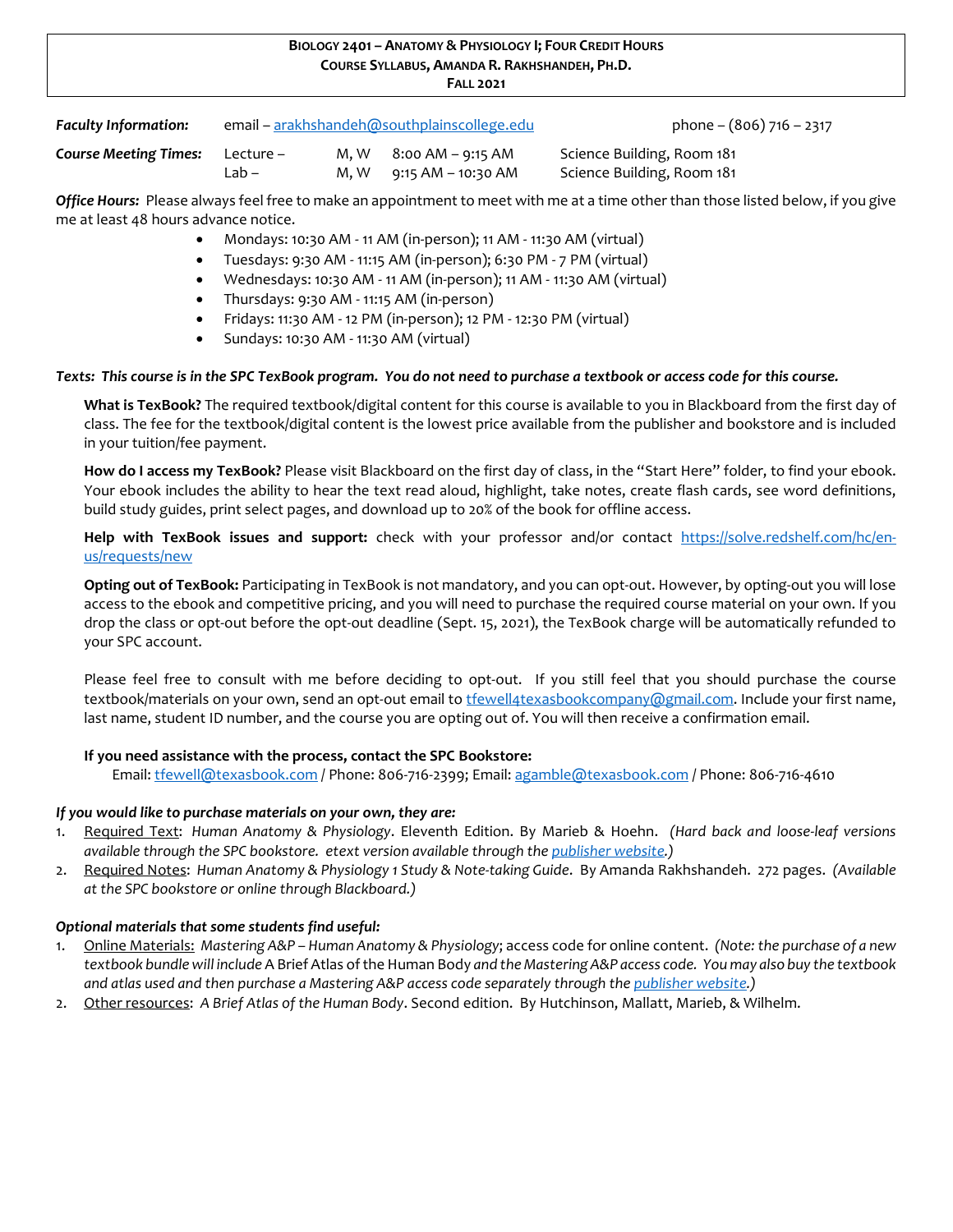*Purpose of the course:* To provide a general understanding of human anatomy and physiology for those students in the allied health fields and to meet requirements for an Associate of Arts Degree or Associate in Science Degree.

### *Objectives of the course:*

- 1. To help the students acquire knowledge of normal development, structures, and functions of the human body
- 2. To provide a foundation for the undergraduate college and university student
- 3. To provide a foundation for understanding deviations from the normal in physiological function.

*Course description (from State ACGM):* Anatomy and Physiology I is the first part of a two-course sequence. It is a study of the structure and function of the human body including cells, tissues and organs of the following systems: integumentary, skeletal, muscular, nervous and special senses. Emphasis is on interrelationships among systems and regulation of physiological functions involved in maintaining homeostasis. The lab provides hands-on learning experience for exploration of human system components and basic physiology.

## *Learning Outcomes (from State ACGM):*

- 1. Use anatomical terminology to identify and describe locations of major organs of each system covered.
- 2. Explain interrelationships among molecular, cellular, tissue and organ functions in each system.
- 3. Describe the interdependency and interactions of the systems.
- 4. Explain contributions of organs and systems to the maintenance of homeostasis.
- 5. Identify causes and effects of homeostatic imbalances.
- 6. Describe modern technology and tools used to study anatomy and physiology.
- 7. Apply appropriate safety and ethical standards.
- 8. Locate and identify anatomical structures.
- 9. Appropriately utilize laboratory equipment, such as microscopes, dissection tools, general lab ware, physiology data acquisition systems and virtual simulations.
- 10. Work collaboratively to perform experiments.
- 11. Demonstrate the steps involved in the scientific method.
- 12. Communicate results of scientific investigations, analyze data and formulate conclusions.
- 13. Use critical thinking and scientific problem-solving skills, including, but not limited to, inferring, integrating, synthesizing and summarizing to make decisions, recommendations and predictions.

### *Essential questions we will ask together this semester:*

- 1. How does the shape of a body part (from the smallest to the largest) cause it to function in a specific way?
- 2. What new functions can be seen once different anatomical structures begin working together?
- 3. How do different parts of the body sense their environment? How does it then respond?
- 4. How do different parts of the body obtain and use energy?
- 5. How do biologists describe the body to one another?
- 6. How are different biological structures similar? How are they different? How are different biological functions similar? How are they different?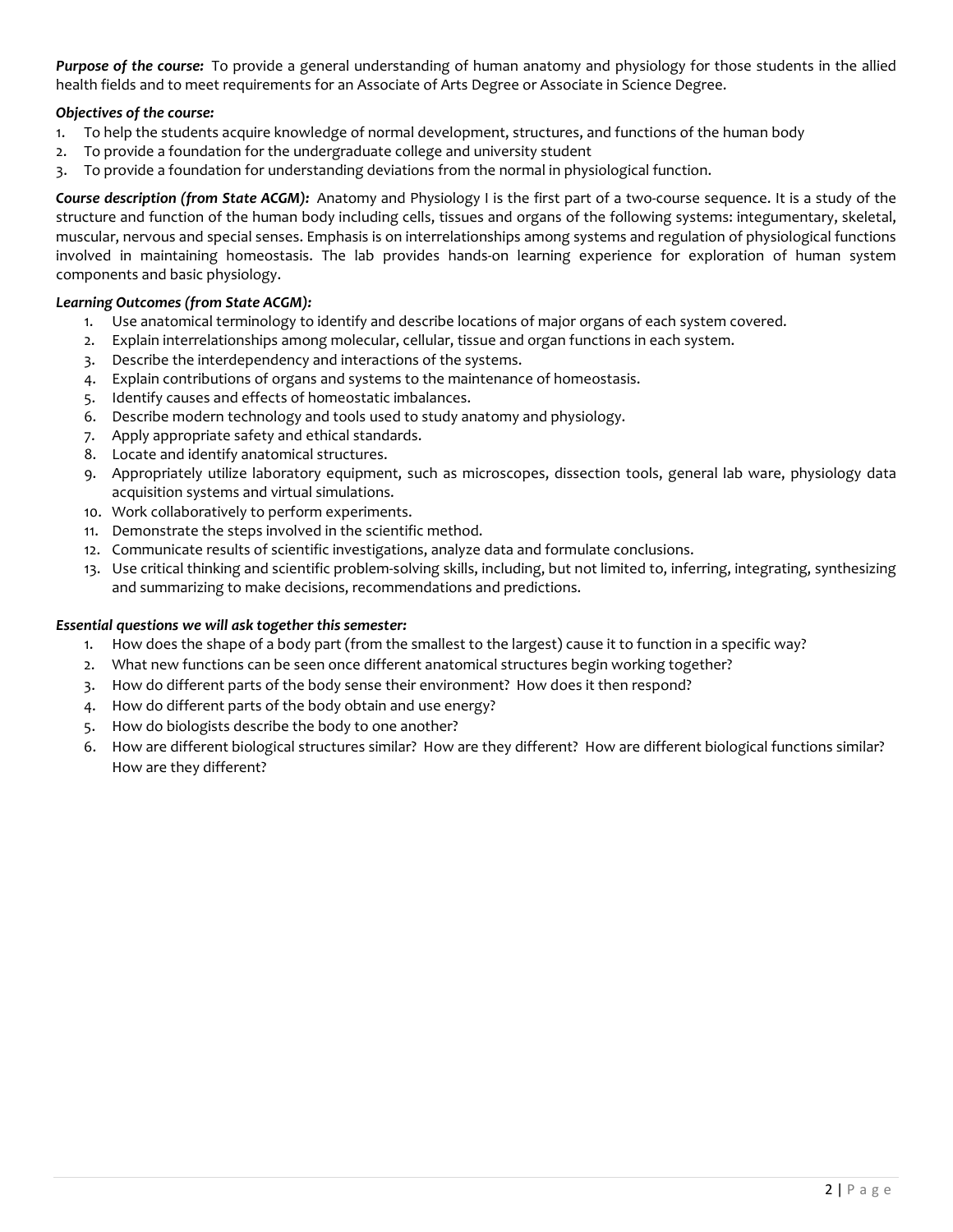#### *BIOLOGY 2401 TENTATIVE IN-CLASS AGENDA FALL 2021*

| Date |                   | Lecture                                                                                                                                  | Laboratory                             |
|------|-------------------|------------------------------------------------------------------------------------------------------------------------------------------|----------------------------------------|
| M    | Aug 30            | Syllabus/Introduction (Ch. 1)                                                                                                            | The language of anatomy (Ch. 1)        |
| W    | Sep <sub>1</sub>  | Introduction to A&P, con't                                                                                                               | Organ systems overview (Ch. 1)         |
| M    | Sep 6             | Labor Day, College is closed                                                                                                             | Chemicals of life, con't               |
| W    | Sep 8             | Chemicals of life (Ch. 2)                                                                                                                |                                        |
| M    | Sep <sub>13</sub> | Cells - anatomy (Ch. 3)                                                                                                                  | Cells - anatomy, con't                 |
| W    | Sep 15            | Cell - transport (Ch. 3)                                                                                                                 | Tissues (Ch. 4)                        |
| M    | Sep 20            | Tissues, con't                                                                                                                           | Tissues, con't                         |
| W    | Sep 22            | Tissues, con't                                                                                                                           | Tissues, con't                         |
| M    | Sep 27            | Tissues, con't                                                                                                                           | Integumentary system (Ch. 5)           |
| W    | Sep 29            | Integumentary system, con't                                                                                                              | Bones & skeletal tissues (Ch. 6)       |
| M    | Oct 4             | Bones & skeletal tissues, con't                                                                                                          | Overview of the skeleton (Ch. 7)       |
| W    | Oct 6             | The axial skeleton (Ch. 7)                                                                                                               | The axial skeleton, con't              |
| M    | Oct 11            | The axial skeleton, con't                                                                                                                | The axial skeleton, con't              |
| W    | Oct 13            | The axial skeleton, con't                                                                                                                | The appendicular skeleton (Ch. 7)      |
| M    | Oct 18            | The appendicular skeleton, con't                                                                                                         | The appendicular skeleton, con't       |
| W    | Oct 20            | Joints (Ch. 8)                                                                                                                           | Joints, con't                          |
| M    | Oct 25            | Oral lab practical 2                                                                                                                     | Oral lab practical 2, con't            |
| W    | Oct 27            | Review on your own                                                                                                                       | Review on your own                     |
| M    | Nov <sub>1</sub>  | Nervous tissue (Ch. 11)                                                                                                                  | Nervous tissue, con't                  |
| W    | Nov 3             | Nervous tissue, con't                                                                                                                    | Nervous tissue, con't                  |
| M    | Nov 8             | The central nervous system (Ch. 12)                                                                                                      | The central nervous system, con't      |
| W    | <b>Nov 10</b>     | The central nervous system, con't                                                                                                        | The peripheral nervous system (Ch. 13) |
| M    | Nov <sub>15</sub> | The peripheral nervous system, con't                                                                                                     | The peripheral nervous system, con't   |
| W    | Nov <sub>17</sub> | Autonomic nervous system (Ch. 14)                                                                                                        | Review on your own                     |
| M    | <b>Nov 22</b>     | Skeletal muscle tissue (Ch. 9)                                                                                                           | Skeletal muscle tissue, con't          |
| W    | <b>Nov 24</b>     | Thanksgiving holiday, College is closed                                                                                                  |                                        |
| M    | <b>Nov 29</b>     | Skeletal muscle tissue, con't                                                                                                            | Skeletal muscle tissue, con't          |
| W    | Dec <sub>1</sub>  | Muscular system (Ch. 10)                                                                                                                 | Muscular system, con't                 |
| M    | Dec 6             | Muscular system, con't                                                                                                                   | Muscular system, con't                 |
| W    | Dec 8             | Oral lab practical 4                                                                                                                     | Oral lab practical 4, con't            |
| W    | Dec 15            | Lecture exam 5 AND Optional comprehensive final exam<br>The instructor reserves the right to make changes to this syllabus as necessary. |                                        |

#### *OTHER IMPORTANT DATES: FALL 2021*

| Date                | Event                                                             |
|---------------------|-------------------------------------------------------------------|
| Aug 30              | First day of classes                                              |
| Sep 6               | Labor day holiday, College is closed                              |
| Sep 15              | Last day to drop the course without it showing on your transcript |
| Oct 15              | Fall break, College is closed                                     |
| Nov $24 -$ Nov $26$ | Thanksgiving holiday, College is closed                           |
| Dec 2               | Last day to drop the course with a 'W' on your transcript         |
| Dec 13 - Dec 16     | Finals week                                                       |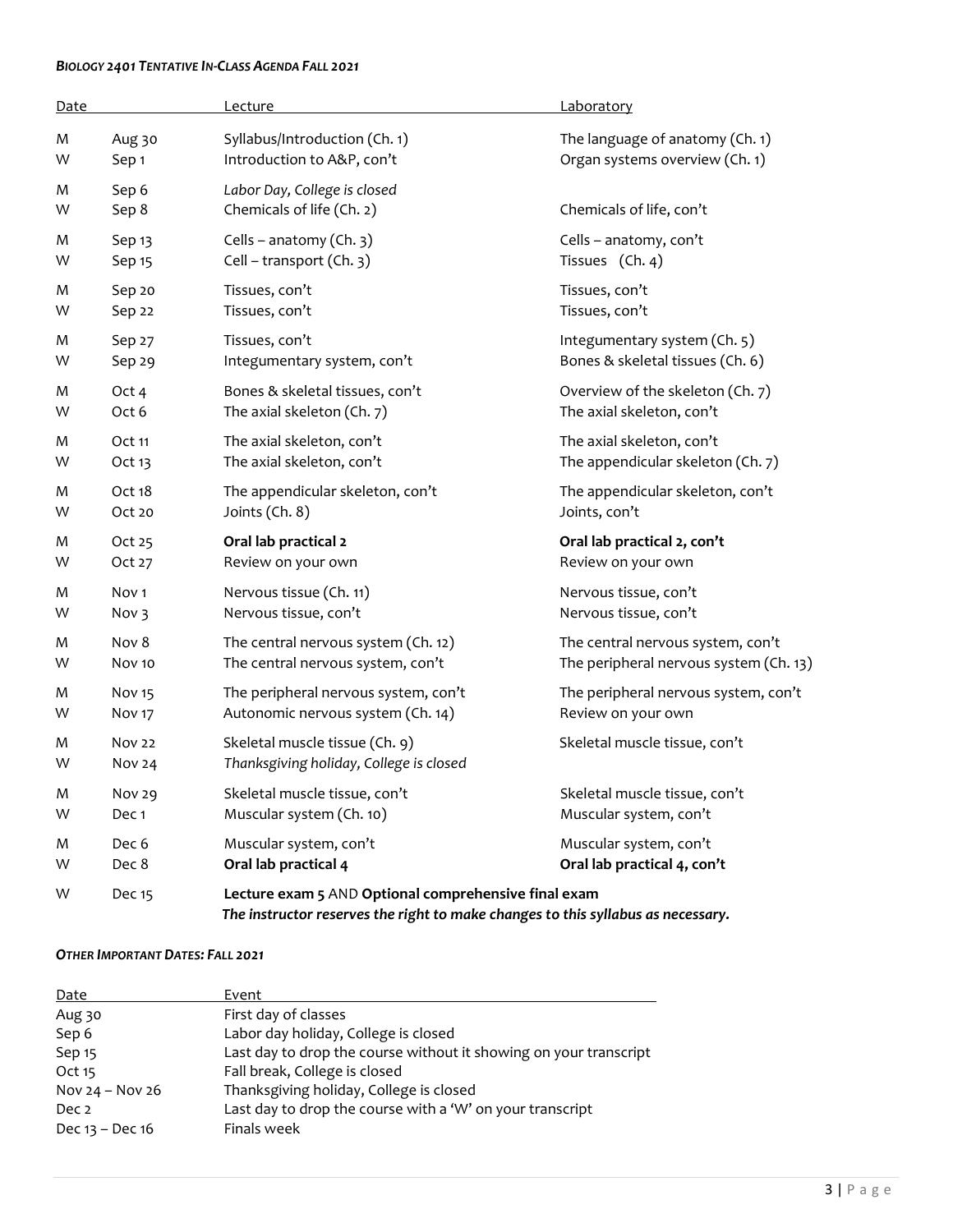# *BIOLOGY 2401 TENTATIVE ASSIGNMENTS SCHEDULE FALL 2021 – ALL ASSIGNMENTS ARE DUE AT 11:59 PM CST ON THE DATE LISTED*

| Due Date        | Week 1 assignments                        | How to access                                               | Webcam? |
|-----------------|-------------------------------------------|-------------------------------------------------------------|---------|
| $T - Aug$ 31    | Chapter 1 videos (#1, 2, 5, 6 & 7)        | Link in Blackboard; any web browser                         |         |
| $Th - Sep2$     | Chapter 1 videos $(# 3, 4, 8, 8)$         | Link in Blackboard; any web browser                         | ---     |
|                 | Chapter 1 lab quiz                        | Open Chrome, find link in Blackboard, uses Proctorio        |         |
|                 | Chapter 1 quiz                            | Open Chrome, find link in Blackboard, uses Proctorio        |         |
| $F - Sep$ 3     | Study Schedule                            | Download file from Blackboard, fill out using Excel, & turn |         |
|                 |                                           | in using link on Blackboard                                 |         |
|                 | Prior knowledge quiz                      | Open Chrome, find link in Blackboard, uses Proctorio        | Yes     |
|                 | Student learning survey                   | Link in Blackboard; any web browser                         |         |
|                 | Discussion Board, if didn't go to class   | Links in Blackboard; any web browser                        | ---     |
| Due Date        | Week 2 assignments                        | How to access                                               | Webcam? |
| $T -$ Sep $7$   | Chapter 2 videos (#1 through 7)           | Link in Blackboard; any web browser                         |         |
| $Th - Sep$ 9    | Chapter 2 quiz                            | Open Chrome, find link in Blackboard, uses Proctorio        |         |
| $F -$ Sep 10    | Discussion Board, if didn't go to class   | Links in Blackboard; any web browser                        |         |
|                 |                                           |                                                             |         |
| Due Date        | Week 3 assignments                        | How to access                                               | Webcam? |
| $Sun - Sep 12$  | Chapter 3 videos (#1, 2, 3 & 9)           | Link in Blackboard; any web browser                         |         |
| $T -$ Sep 14    | Chapter 3 videos (#4 through 8)           | Link in Blackboard; any web browser                         | ---     |
| Th $-$ Sep 16   | Chapter 3 lab quiz                        | Open Chrome, find link in Blackboard, uses Proctorio        |         |
|                 | Chapter 3 quiz                            | Open Chrome, find link in Blackboard, uses Proctorio        |         |
| $F -$ Sep 17    | Discussion Board, if didn't go to class   | Links in Blackboard; any web browser                        | ---     |
| $Th - Sat;$     | Lecture Exam 1 (Chs. 1, 2 & 3)            | Open Chrome, link in Blackboard, uses Proctorio             | Yes     |
| Sep 16 - 18     | Lab Practical Exam 1 (Chs. 1 & 3)         | Open Chrome, link in Blackboard, uses Proctorio             | Yes     |
|                 |                                           |                                                             |         |
| Due Date        | Week 4 assignments                        | How to access                                               | Webcam? |
| $Sun - Sep 19$  | Chapter 4 videos (#1 through 6)           | Link in Blackboard; any web browser                         |         |
| $T -$ Sep 21    | Chapter 4 videos (#7 through 11)          | Link in Blackboard; any web browser                         |         |
| Th $-$ Sep 23   | Chapter 4 lab quiz                        | Open Chrome, find link in Blackboard, uses Proctorio        |         |
| $F -$ Sep 24    | Discussion Board, if didn't go to class   | Links in Blackboard; any web browser                        |         |
| Due Date        | Week 5 assignments                        | How to access                                               | Webcam? |
| $Sun - Sep26$   | Chapter 5 videos (#1, 2, 3 & 3a)          |                                                             |         |
| $T -$ Sep 28    | Chapter 4 quiz                            | Open Chrome, find link in Blackboard, uses Proctorio        |         |
|                 | Chapter 5 videos (#4, 5 & 6)              | Link in Blackboard; any web browser                         |         |
|                 | Chapter 6 videos $(\#1 \& 2)$             | Link in Blackboard; any web browser                         |         |
| $Th - Sep$ 30   |                                           | Open Chrome, find link in Blackboard, uses Proctorio        |         |
|                 | Chapter 5 lab quiz<br>Chapter 5 quiz      | Open Chrome, find link in Blackboard, uses Proctorio        |         |
| $F - Oct 1$     | Discussion Board, if didn't go to class   | Links in Blackboard; any web browser                        |         |
|                 |                                           |                                                             |         |
| <b>Due Date</b> | <b>Week 6 assignments</b>                 | How to access                                               | Webcam? |
| $Sun - Oct$ 3   | Chapter 6 videos $(\#3, 4, 5 \& 6)$       | Link in Blackboard; any web browser                         |         |
| $T - Oct 5$     | Chapter 6 quiz                            | Open Chrome, find link in Blackboard, uses Proctorio        |         |
|                 | Chapter 7 video (#1 & 1a)                 | Link in Blackboard; any web browser                         |         |
| $F - Oct 8$     | Discussion Board, if didn't go to class   | Links in Blackboard; any web browser                        |         |
| Thu-Sat;        | Lecture Exam $2$ (Chs. $4, 5$ & 6)        | Open Chrome, link in Blackboard, uses Proctorio             | Yes     |
| Oct $7 - 9$     |                                           |                                                             |         |
|                 |                                           |                                                             |         |
| Due Date        | Week 7 assignments                        | How to access                                               | Webcam? |
| $Sun - Oct 10$  | Chapter $7$ videos $(\#1b, 1c, 1d \& 1e)$ | Link in Blackboard; any web browser                         |         |
| $T - Oct 12$    | Chapter 7 videos (#3b, 2, 2a & 4)         | Link in Blackboard; any web browser                         |         |
| $F - Oct$ 15    | Discussion Board, if didn't go to class   | Links in Blackboard; any web browser                        |         |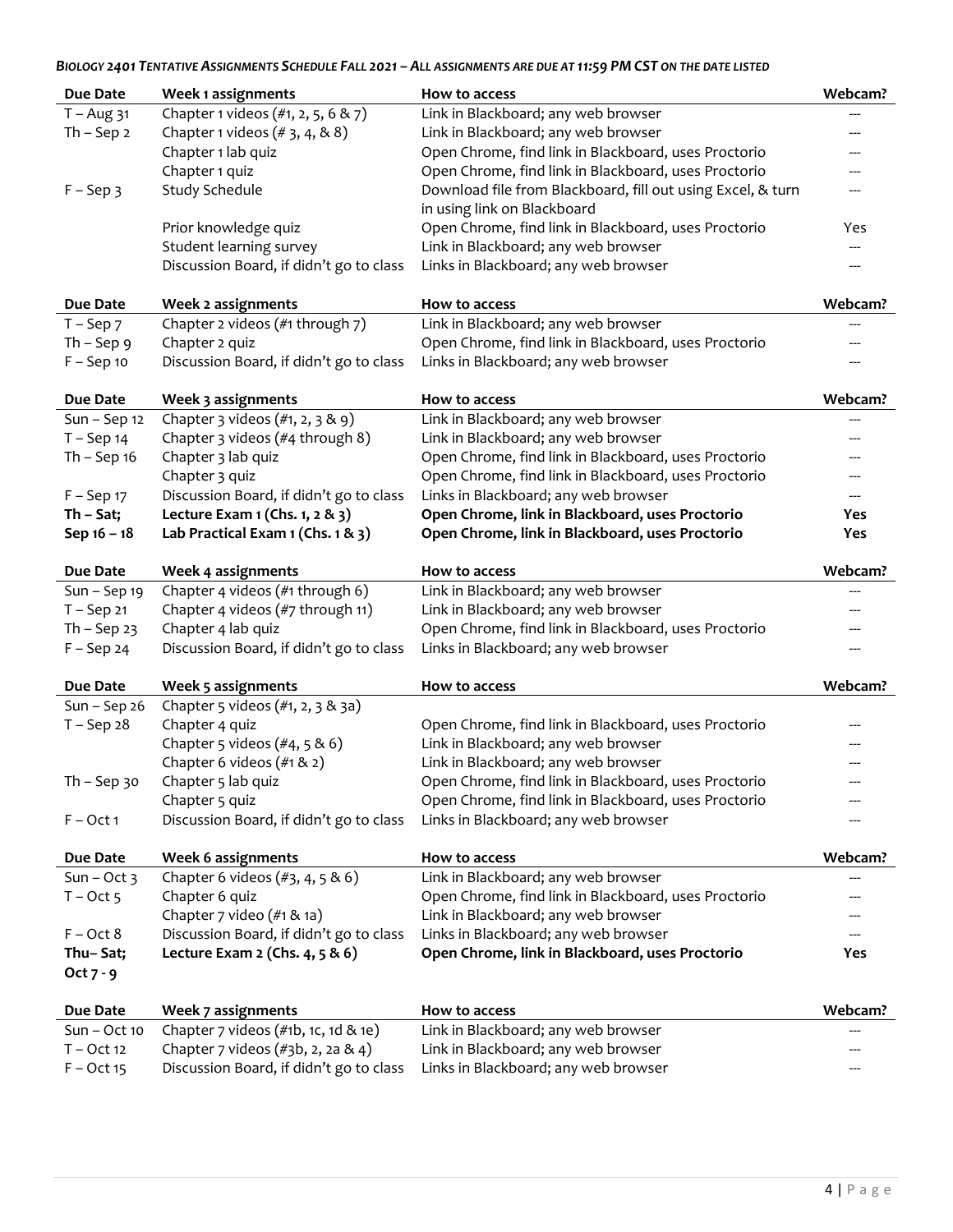| Due Date        | Week 8 assignments                             | How to access                                        | Webcam? |
|-----------------|------------------------------------------------|------------------------------------------------------|---------|
| $Sun - Oct 17$  | Chapter 7 videos (#4a, 4b, 4c, 5 & 6)          | Link in Blackboard; any web browser                  |         |
| $T - Oct$ 19    | Chapter 7 lab quiz                             | Open Chrome, find link in Blackboard, uses Proctorio |         |
|                 | Chapter 7 quiz                                 | Open Chrome, find link in Blackboard, uses Proctorio |         |
|                 | Chapter 8 videos (#1, 2, 3 & 4)                | Link in Blackboard; any web browser                  |         |
| $Th - Oct 21$   | Chapter 8 quiz                                 | Open Chrome, find link in Blackboard, uses Proctorio |         |
| $F - Oct 22$    | Discussion Board, if didn't go to class        | Links in Blackboard; any web browser                 |         |
| Due Date        | Week 9 assignments                             | How to access                                        | Webcam? |
| $W - Oct 27$    | Oral Lab Practical Exam 2 (Ch. 7)              | Schedule online, instructions to come                |         |
| $F - Oct 29$    | Discussion Board, if didn't go to class        | Links in Blackboard; any web browser                 |         |
| Thu - Sat;      | Lecture Exam $3$ (Chs. $7 & 8 & 8$ )           | Open Chrome, link in Blackboard, uses Proctorio      | Yes     |
| $Oct 28 - 30$   |                                                |                                                      |         |
| Due Date        | Week 10 assignments                            | How to access                                        | Webcam? |
| $Sun - Oct$ 31  | Chapter 11 videos (#1, 2, 3, 4, 5, & 9)        | Link in Blackboard; any web browser                  |         |
| $T - Nov 2$     | Chapter 11 videos (#6, 7 & 8)                  | Link in Blackboard; any web browser                  |         |
| Th – Nov 4      | Chapter 11 lab quiz                            | Open Chrome, find link in Blackboard, uses Proctorio |         |
|                 | Chapter 11 quiz                                | Open Chrome, find link in Blackboard, uses Proctorio |         |
| $F - Nov 5$     | Discussion Board, if didn't go to class        | Links in Blackboard; any web browser                 |         |
| <b>Due Date</b> | Week 11 assignments                            | How to access                                        | Webcam? |
| $Sun - Nov 7$   | Chapter 12 videos (#1 through 7 & 12)          | Link in Blackboard; any web browser                  |         |
| $T - Nov 9$     | Chapter 12 videos (#8 through 11 & 13)         | Link in Blackboard; any web browser                  |         |
| $Th - Nov 11$   | Chapter 12 lab quiz                            | Open Chrome, find link in Blackboard, uses Proctorio |         |
|                 | Chapter 12 quiz                                | Open Chrome, find link in Blackboard, uses Proctorio |         |
| $F - Nov 12$    | Discussion Board, if didn't go to class        | Links in Blackboard; any web browser                 |         |
| Due Date        | Week 12 assignments                            | How to access                                        | Webcam? |
| $Sun - Nov 14$  | Chapter 13 videos (#1 through 6)               | Link in Blackboard; any web browser                  |         |
| $T - Nov 16$    | Chapter 14 videos (#1 & 2)                     | Link in Blackboard; any web browser                  |         |
|                 | Chapter 13 lab quiz                            | Open Chrome, find link in Blackboard, uses Proctorio |         |
| $Th - Nov 18$   | Chapters 13 & 14 quiz                          | Open Chrome, find link in Blackboard, uses Proctorio |         |
| $F - Nov 19$    | Discussion Board, if didn't go to class        | Links in Blackboard; any web browser                 |         |
| Thu-Sat;        | Lecture Exam 4 (Chs. 11, 12, 13 & 14)          | Open Chrome, link in Blackboard, uses Proctorio      | Yes     |
| Nov $18 - 20$   | Lab Practical Exam 3 (Chs. 11, 12 & 13)        | Open Chrome, link in Blackboard, uses Proctorio      | Yes     |
| <b>Due Date</b> | Week 13 assignments                            | How to access                                        | Webcam? |
| $Sun - Nov 21$  | Chapter 9 videos $(\#1, 2, 3 \& 7)$            | Link in Blackboard; any web browser                  |         |
| $T - Nov 23$    | Discussion Board, if didn't go to class        | Links in Blackboard; any web browser                 |         |
| <b>Due Date</b> | Week 14 assignments                            | How to access                                        | Webcam? |
| $Sun - Nov 28$  | Chapter 9 videos $(\#4, 5, \& 6)$              | Link in Blackboard; any web browser                  | ---     |
| $T - Nov 30$    | Chapter 9 lab quiz                             | Open Chrome, find link in Blackboard, uses Proctorio |         |
|                 | Chapter 9 quiz                                 | Open Chrome, find link in Blackboard, uses Proctorio |         |
|                 | Chapter 10 videos (#1, 1a, 1b, 1c, 1d & 1e)    | Link in Blackboard; any web browser                  |         |
| $F - Dec$ 3     | Discussion Board, if didn't go to class        | Links in Blackboard; any web browser                 |         |
| Due Date        | Week 15 assignments                            | How to access                                        | Webcam? |
| Sun – Dec $5$   | Chapter 10 videos (#1f, 1g, 1h, 1i, 1j, 2 & 3) | Link in Blackboard; any web browser                  |         |
| $W - Dec 9$     | Oral Lab Practical Exam 4 (Ch. 10)             | Schedule online, instructions to come                |         |
| $Th - Dec 10$   | Chapter 10 lab quiz                            | Open Chrome, find link in Blackboard, uses Proctorio |         |
|                 | Chapter 10 quiz                                | Open Chrome, find link in Blackboard, uses Proctorio |         |
| $F - Dec 10$    | Discussion Board, if didn't go to class        | Links in Blackboard; any web browser                 |         |
| Thu - Sat;      | Lecture Exam $5$ (Chs. $9$ & 10)               | Open Chrome, link in Blackboard, uses Proctorio      | Yes     |
| $Dec 9 - 11$    | Lab Practical Exam 4 (Ch. 10)                  | Open Chrome, link in Blackboard, uses Proctorio      | Yes     |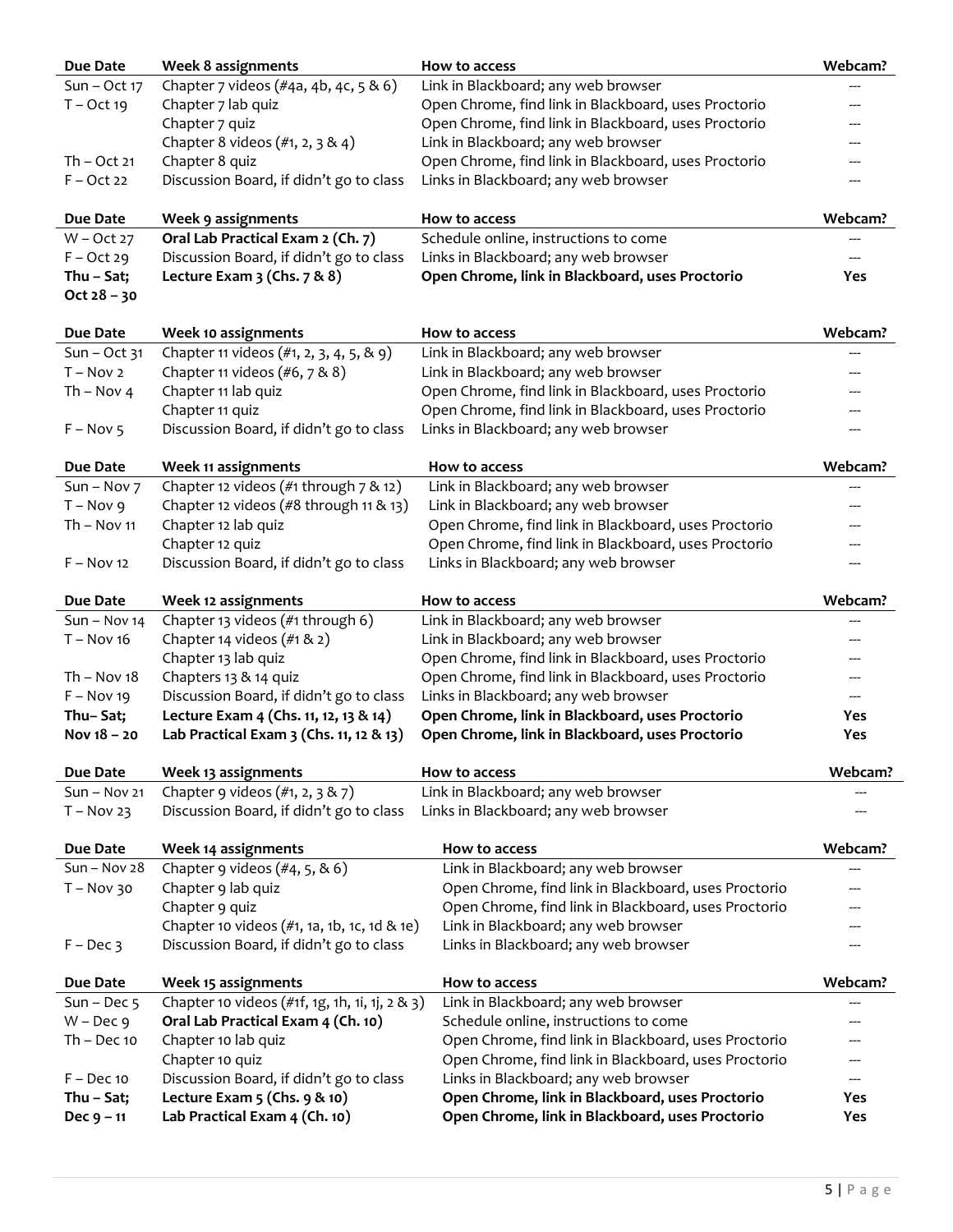| Due Date       | Week 16 assignment           | How to access                                   | Webcam? |
|----------------|------------------------------|-------------------------------------------------|---------|
| <b>T&amp;W</b> | Optional comprehensive final | Open Chrome, link in Blackboard, uses Proctorio | Yes     |
| Dec 14 & 15    | exams – lecture and lab      |                                                 |         |
|                | (Chs. 1 through 14)          |                                                 |         |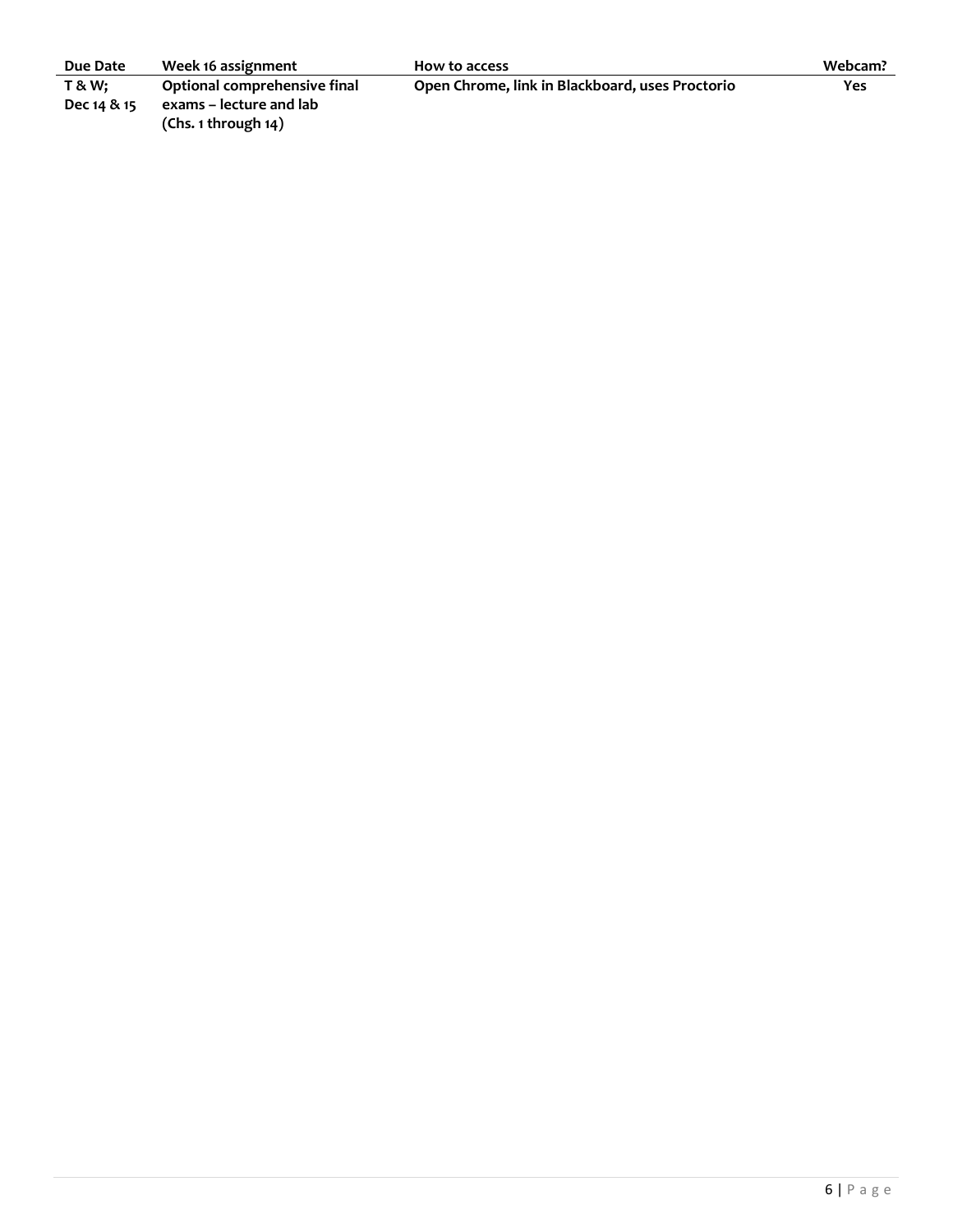### *Tips for Success:*

- **Plan to study 12 hours a week outside of course videos.** To pass this course, most students need to study around *12 hours per week outside of simply watching the course videos*. The best overall study strategy is to work consistently, in small doses. "Cramming" for an exam is rarely successful. I suggest that you plan your study time at the beginning of each week. Begin by marking down the times for each day that you have family or work commitments, as well as other nonnegotiable time commitments. Then plan the specific days, hours, and places that you will study throughout the week. Be sure to pick a study location that is as free from distractions as possible. Stick to your plan and then reward yourself at the end of the week for a job well-done.
- **Take good notes**. In the videos, I will discuss the *most significant concepts* from your readings. At times, I will present examples that may not be given in your textbook. You are responsible for *all* of this information. Good note-taking will help you to remember which concepts were most important and why. Additionally, the act of note-taking is itself a learning exercise that helps you to stay actively engaged in the topic and better remember class discussions. The Note-taking guide is designed to help you structure your note-taking.
- **Ask questions.** If you don't understand something discussed in the online content, ask questions on the Discussion Board, attend an online real-time session with me, ask questions by email, or arrange to meet with me individually online. I welcome your questions, and if you're struggling, it's important to get help early. Additionally, by asking questions, you take charge of your own learning.
- **Use the tools that I provide.** As an instructor, I believe that my job is to help you rise up to the high standards of this course. Therefore, I will provide you with a number of tools to support you in your learning.
	- o *Videos* You may re-watch the videos of me talking through course concepts by visiting my YouTube channel for the course at any point (link found in the 'Course Resources' section).
	- o *Interactive: Human Anatomy* This database contains a 3D, rotatable online anatomy tool. You can access this tool at your own home for free by visiting the SPC library's database links [\(https://southplainscollege.libguides.com/az.php?a=i\)](https://southplainscollege.libguides.com/az.php?a=i). It's the last database on the list. Use it to study or follow along with video instruction.
	- o *Note-taking guide* This guide helps you structure your note taking during class, know when you have missed important points, and better review material when studying at home. All videos, quizzes and exams are designed to match what is covered in the note-taking guide.
	- o *Online tutorials* The 'Course Resources' section of the course contains additional, ungraded online tutorials for each chapter of the course. These tutorials often write about tough topics in a slightly different way than the textbook, contain interactive games to help you test what you know, and have helpful videos from outside sources embedded within them.
	- o *PowerPoint slides* The PowerPoint slides that I use for the course are included in the note-taking guide and in the 'Course Resources' section of the course.
	- o *Lecture exam reviews* Each exam review lists topics from each chapter on which you will be tested. Exams cover only the topics listed on reviews, which are found in the Note-taking guide.
	- o *Practical exam "terms to know"* Each chapter contains many anatomical structures. I will test you on only a subset of these structures, which are listed on the "terms to know" sheets in the Note-taking guide.
	- o *Tutoring*: Free SPC Tutors are available to all currently enrolled students. Make an appointment or drop-in for help at any SPC location or online! Visit [this link](http://www.southplainscollege.edu/exploreprograms/artsandsciences/teacheredtutoring.php) to learn more about how to book an appointment, view the tutoring schedule, get to know the tutors, and view tutoring locations. Tutor.com also provides 180 FREE minutes of tutoring each week. Log into Blackboard and click on the tutor.com link on the left-hand tool bar. Tutor.com tutors are available Monday through Thursday, from 8pm-8am; and from 6pm Friday to 8am Monday.
- **Study effectively**. Any biology course these days will have **a lot** of information, so making the most of your study time is key. Begin by making your own study aids. For example, make outlines and flash cards of course material as you read and review your notes. Create visual study aids where you draw out important structures and label key features. Doing this will help you to not only remember course concepts, but also better understand how they relate to each other. I also suggest that you practice writing out and linking concepts *by memory*, use blank versions of the note-taking guide as a study aid, create lists of questions that help you remember the material, and then practice answering those questions, filling out a blank note-taking guide, or recreating visual study aids *by memory*. Remember, all quizzes and exams are timed, so it's important to know the material well before beginning an exam. You should do at least one or two of these activities each day. *Finally, please note that reading text, notes, review guides, or images over and over again is the LEAST EFFECTIVE way to study for this class. Students who do not test their memories of course concepts when studying typically earn around a 40 to 50% on major examinations.*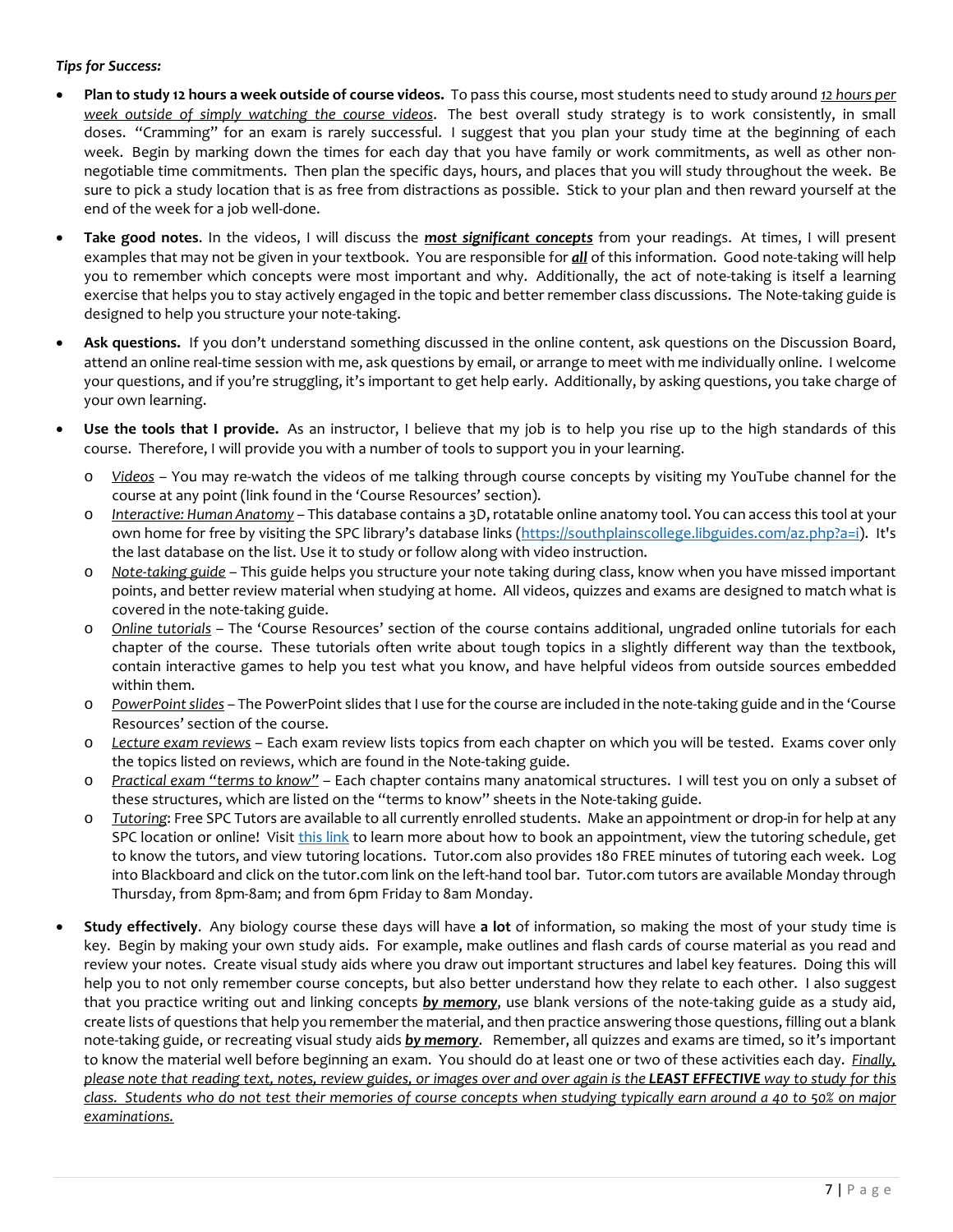#### *Evaluation Criteria:*

- **Videos (5%)** 
	- o **Videos** You will watch videos for each chapter of the course that have questions embedded within them. You should fill out your note-taking guide as you watch these videos. Write down questions about material that you do not understand and list your questions in the "fuzzy" concepts section at the end of each video.

The lowest three grades from this category will be dropped; therefore, no make-up work will be allowed. All other grades will be averaged and will be worth 5% of your final grade.

- **Lab quizzes and chapter quizzes (5%)**
	- Lab quizzes Lab quizzes will be given in a fill-in-the-blank format. They are designed to mimic the lab practical exam format to give you a "heads-up" about how well you know the material, prior to major examinations, giving you time to adjust your study strategies.
	- **Chapter quizzes –** Chapter quizzes will be a combination of multiple-choice, true/false, matching, identifications, fill-inthe-blank, and short answer questions. These quizzes are designed to give you a "heads-up" about how well you know course material, prior to major examinations, giving you time to adjust your study strategies. You may repeat chapter quizzes up to five times, receiving different questions each time. After the due date, you may view your entire quiz to guide your study efforts.

The lowest third grades from this category will be dropped; therefore, no make-up work will be allowed. All other quiz grades will be averaged and will be worth 5% of your final grade.

- **Attendance (5%) –** You have the option to fulfill a weekly attendance requirement in one of three ways. The lowest grade from this section will be dropped; therefore, no make-up opportunities will be given. Each week you can choose any option for fulfilling the attendance requirement.
	- o **Option 1** Attend two in-persons sessions for the week, fully participating in all activities and asking questions, as needed. Your grade will be adjusted, depending on whether you arrive late or leave early. Please see the SPC COVID-19 policy on page ten of this syllabus for more information about when to attend and not attend in-person.
	- o **Option 2** Make one Discussion Board entry each week that contains at least two questions on the video topics for the week. For a question to count, it must list a specific concept or idea for which you have a question. Questions that state something along the lines of, "I don't get the entire video. Can you explain?" or "I don't get the entire chapter." will not count for credit. A great way to think of questions to ask is to look for blank spots in your note-taking guide and ask for help filling them out. Or, you can ask, "This is my understanding of concept X: (INSERT YOUR IDEAS HERE). Is this correct?" I will post my answers to your questions on the Discussion Board, so that all students can learn from each other's questions and my answers. Discussion Board entries are generally due on Friday's at 11:59 PM, except when Friday is a holiday. In those cases, Discussion Board entries are due the day before the holiday begins at 11:59 PM.
	- o **Option 3 –** You may attend one online office hours session with the instructor each week and ask at least two questions. Again, for a question to count, you must ask about a specific concept or idea. Questions along the lines of, "I don't get the entire chapter. Can you explain?" will not count for credit. So that you can plan, virtual office hours will not be held during the holidays listed on page 3 of this syllabus.
- **Lecture examinations (60%) –** Five lecture exams will be given throughout the semester. The lecture exams will contain mostly multiple-choice questions. No lecture exam grades will be dropped. Please see the makeup policy for missed exams.
- **Practical examinations (25%)** Your lab grade for the semester will be based on four lab practical examinations, which are all in the fill-in-the-blank format. Word banks will not be given and terms must be spelled correctly for full credit. No lab practical grades will be dropped. Please see the makeup policy for missed exams.

**Final grade determination:** *Grades are not curved under any circumstances and extra credit is not given.*

90 - 100% = A80 – 89% = B70 – 79% = C60 – 69% = D<60 = F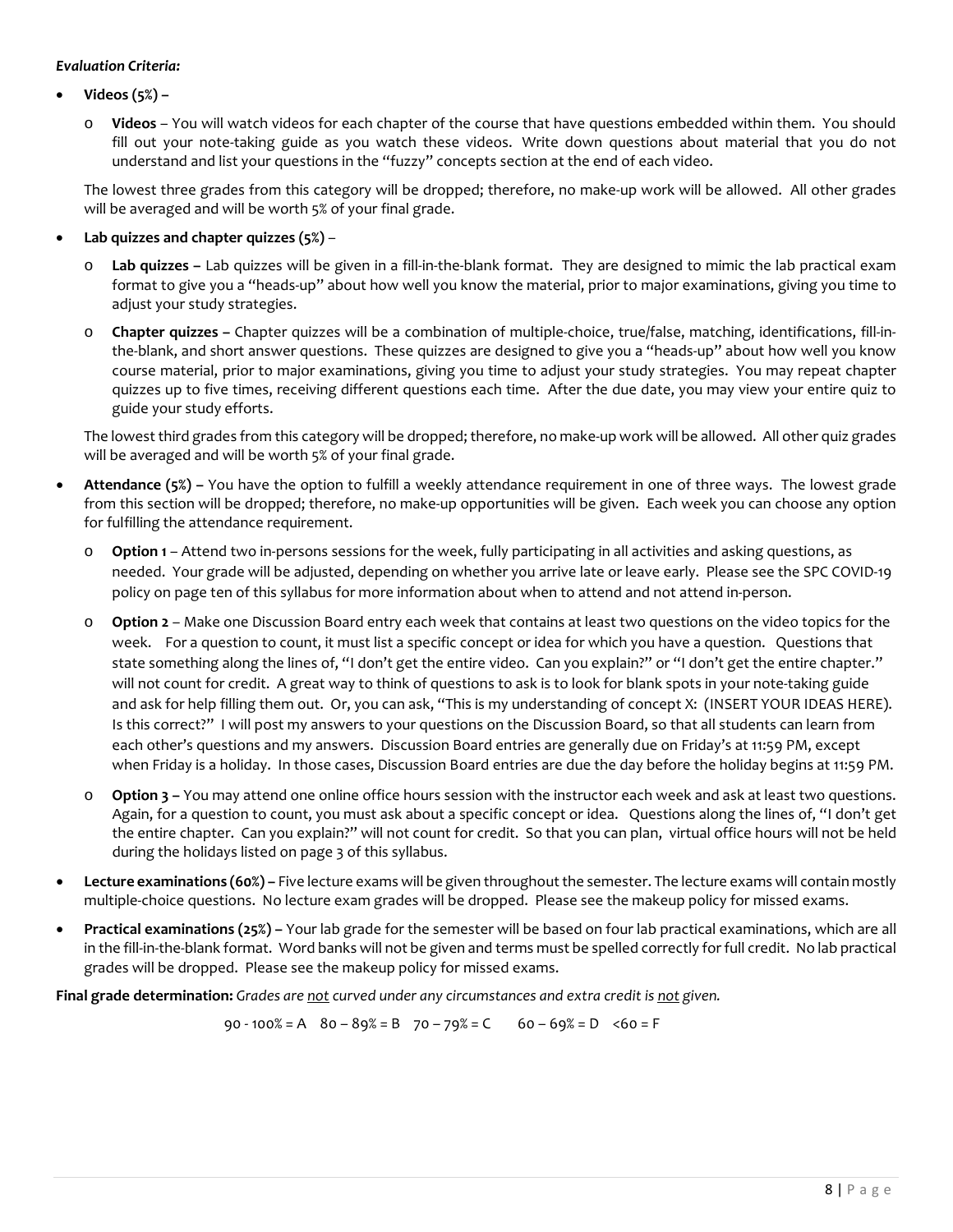### *Class Policies:*

- **1. Attendance:** Regular engagement with course material is necessary for satisfactory achievement. Therefore, I have made some sort of course assignment due almost every day. If you have two weeks of non-submitted assignments or nonattendance, I may drop you from the course. If you are dropped from this course by me, you will receive a grade of "X" or "F", rather than "W" on your transcript. If you decide to stop attending class, it is your responsibility to immediately drop this course through the registrar's office to avoid being dropped by me for non-attendance. It is your responsibility to verify that you are dropped from this course using your student online account.
- **2. Technical difficulties:** If you experience technical difficulties on a major exam, please *immediately* visit Proctorio support [\(https://proctorio.com/support\)](https://proctorio.com/support) and open up a live chat with their 24/7 support staff. If they cannot resolve your problem, please *immediately* email me and notify me about your difficulties, providing screenshots and other documentation as needed. After emailing me, regularly check your email over the next hour, in case of a reply. For other technical difficulties, please *immediately* call the SPC help desk at 806.716.2600.
- **3. Major exam protocol:** All major exams will be given online and these exams *must* be proctored. Therefore, you will be required to use webcam software [\(Proctorio\)](https://proctorio.com/support) that records you while taking exams. You will be required to show official picture identification prior to the start of the exam and will not earn credit, regardless of your score, without showing identification.

| conduct<br>Exam<br>requirement                                                                                                        | Consequence for violation of exam conduct                                                                                                                                                                                                                                                                                                    |
|---------------------------------------------------------------------------------------------------------------------------------------|----------------------------------------------------------------------------------------------------------------------------------------------------------------------------------------------------------------------------------------------------------------------------------------------------------------------------------------------|
| Correct<br>placement<br>of<br>webcam                                                                                                  | A 30% penalty will be given for webcam placement that doesn't allow the<br>instructor to view the testing environment during the exam. See the<br>instructional video in the course website for a demonstration of correct<br>webcam placement.                                                                                              |
| Complete<br>environment<br>scan                                                                                                       | A 30% penalty will be given for an incomplete or insufficient scan of the<br>testing environment. See the instructional video in the course website for<br>a demonstration of how to completely scan your testing environment.                                                                                                               |
| Sufficient lighting of the<br>testing environment                                                                                     | A 30% penalty will be given for an exam taken without enough lighting for<br>the instructor to view the testing environment during the exam.                                                                                                                                                                                                 |
| Student<br>remains<br>in<br>webcam view during exam                                                                                   | A student who leaves the webcam view during an exam for any reason will<br>receive a zero for that exam.                                                                                                                                                                                                                                     |
| No unauthorized materials<br>near desk area                                                                                           | A student who has any unauthorized materials (books, notes, blank paper,<br>phone, another computer, etc.) near the testing area will receive a zero for<br>that exam. You will be able to access a blank white board through the<br>Proctorio exam settings that you can use as scratch paper during the<br>exam.                           |
| talking with other<br>No<br>adults during the exam, no<br>playing of music or other<br>audio recordings,<br>no<br>wearing headphones. | A student who has any music or audio recordings playing during exams,<br>who wears headphones, or who talks with any <i>adult</i> for any reason during<br>the exam, will receive a zero for that exam. If you're worried about<br>childcare during the exam, please contact the instructor immediately for<br>help brainstorming solutions. |

The following table lists additional conduct requirements for online exams, as well as consequences for conduct violations:

Consequences for violating the above requirements will be suspended on the prior knowledge quiz, so that I can help you correct your honest mistakes. Look for an email from me with feedback on how your testing environment looked after you take the prior knowledge. Consequences will be suspended *only* on the prior knowledge quiz.

- **6. Make-up assignment policy**: If you experience computer problems or miss an assignment, you *will not* be able to make up or retake the assignment. A missed assignment will result in a zero on that assignment, *no exceptions*. Instead, you are allowed to drop grades, as listed in the above sections. Therefore, I suggest that you use your dropped grades wisely.
- **7. Make-up exam policy**: I know that life events sometimes arise and that unexpected computer problems sometimes occur. Therefore, if you experience computer problems or miss a major exam, you are allowed to make up the following, without providing me with an excuse: 1) one and only one practical exam; and 2) one and only one lecture exam. The make-up day for all missed exams is Friday, December 10. Any other missed exams will result in a zero, regardless of the reason. Therefore,